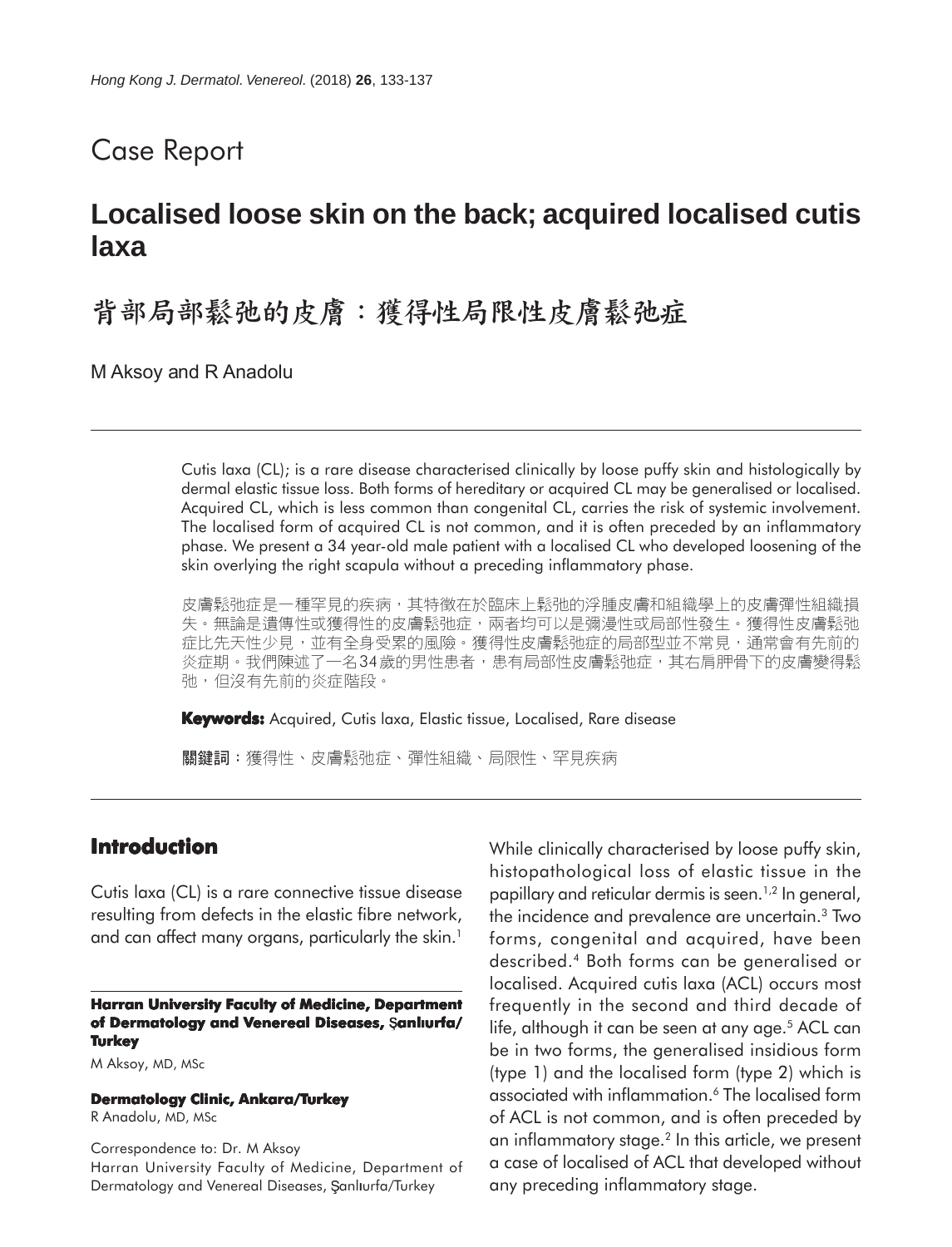## **Case report report**

A 34-year-old male patient was admitted to our polyclinic with complaints of loosening of the skin overlying the lower part of the right scapula for unknown duration. No colour change in that area was noted by the patient before the laxity began, as the laxity was on his back. He first became aware of this when his spouse informed him of loose skin on his back one week earlier. There was no itching, pain or burning in the affected area. There was no history of inflammatory dermatoses, topical or systemic drug use, insect bites or eczema and there was no significant past medical, drug or family history. There was also no history of fever, weight loss, photosensitivity, sun exposure, smoking or alcohol habit. He had not received any treatment for his back lesions.



On examination, the skin overlying the lower part of the left scapula was normal (Figure 1), although there was increased skin laxity with a size of 10x10 cm over the lower part of the right scapula. There were no lesions associated with the increased laxity. The skin was soft and thin on palpation, and sparse terminal hairs were present in the affected area (Figure 2). There were no abnormalities of the mucosal membranes, hair or nails.

Histopathology revealed mild hyperkeratosis, increased pigmentation in the basal layer, and fibrosis in the dermis (Figure 3). A total loss of dermal elastic fibres was seen with Verhoeff-van Gieson stain (Figure 4).

Complete blood count, biochemistry, electrolytes, kidney, liver and thyroid function tests, coagulation



**Figure 1.** Midline of the upper back. **Figure 2.** Increase in skin laxity over the lower part of the right scapula.



**Figure 3.** Mild hyperkeratosis, increased pigmentation in the basal layer, and fibrosis in the dermis (H&E, x10).



**Figure 4.** Verhoeff-van Gieson stain. Total loss of dermal elastic fibres (H&E, x20).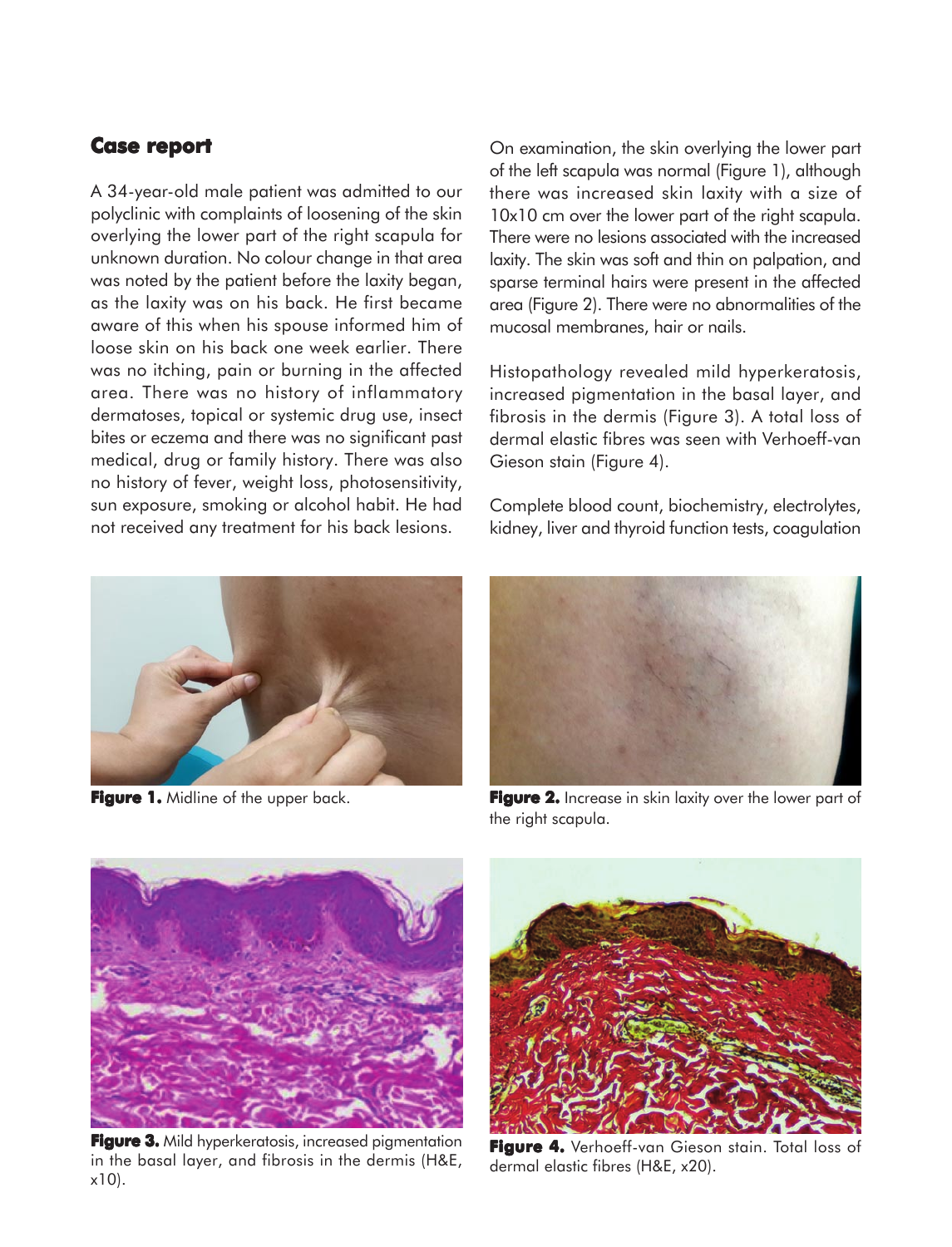factors, complement levels, RF, ANA and anti-ds DNA levels, complete urine analysis and viral marker levels were normal.

There was neither pathological involvement of the cardiovascular, pulmonary, haematological, gastrointestinal systems, nor involvement of the ocular region or connective tissues.

When these findings were taken together, the diagnosis of idiopathic ACL was made and the patient was referred to the Plastic and Reconstructive Surgery outpatient clinic for cosmetic intervention.

### **Discussion**

CL is a rare connective tissue disease that is due to a deficiency of elastic fibres. It is inherited in a dominant, recessive, and X-linked recessive inheritance or it may be acquired.<sup>3</sup> Acquired forms are less common and the aetiopathogenesis is not fully understood.7 However, several hypotheses have been suggested, including immunologicallymediated mechanisms, decreased production of tropoelastin, copper vacancy, abnormal copper metabolism, dysfunction of elastase inhibitors, and hyper-elastase activity.<sup>2</sup>

Although ACL can be seen at any age, it is most commonly seen in the second and third decade of life. This disease, which affects both sexes equally, also has no race predeliction.<sup>5</sup> ACL is clinically seen in two forms, the generalised insidious form (type 1) and the localised form (type 2) associated with inflammation.<sup>6</sup> The lesion of our patient was localised over the lower part of the right scapula. The localised form of ACL is uncommon, but there is an inflammatory phase that frequently precedes the erythematous plaques.2 Our patient did not report any inflammatory lesions in the affected area. Localised ACL on sun-exposed areas such as the neck, shoulder, face, and periorbital area, which were progressive despite surgical procedures have

been reported.7 It is well-known that ultraviolet rays induce extracellular matrix degradation and skin ageing. The skin lesion of the patient was on the back which was not often exposed to the  $sun<sup>3</sup>$ 

Localised ACL, unlike generalised ACL, has a risk of systemic involvement.5 In addition to changes on the skin, there is usually systemic involvement predominantly of the lungs (emphysema). However, cardiovascular (aortic aneurysm, mitral valve prolapse), gastrointestinal (hiatus and inguinal hernias) and genitourinary anomalies can also be present.<sup>1</sup> Complete blood count, biochemistry, electrolytes, kidney, liver and thyroid function tests, thyroid autoantibody levels, coagulation factors, serum copper level, immunoglobulin and complement levels, RF, ANA and anti-ds DNA levels, complete urine analysis and viral marker levels of our patient were normal. No systemic involvement was found after multidiscliplinary assessment by the haematology, oncology, cardiology, gastroenterology, rheumatology, chest and eye departments. ACL may develop following inflammatory dermatoses such as Sweet's syndrome, dermatitis herpetiformis, systemic lupus erythematosus and erythema multiforme, urticaria attacks and angioedema. Some cases may be preceded by penicillin hypersensitivity, and some may be associated with coeliac disease, nephrotic syndrome, isoniazid therapy, cutaneous lymphoma, melanoma, heavy chain deposition diseases, multiple myeloma and monoclonal gammopathy.8 There was no history of drug use or dermatosis in our patient.

The differential diagnosis of ACL includes rare degenerative elastic tissue diseases such as anetoderma and granulomatous loose skin.5 Anetoderma is a rare benign dermatosis caused by a loss of mid-dermal elastic tissue resulting in well-circumscribed areas of pouch-like herniations of flaccid skin.9 Lesions are usually on the neck, upper body, and proximal extremities. Anetoderma can be seen in both adults and children. There are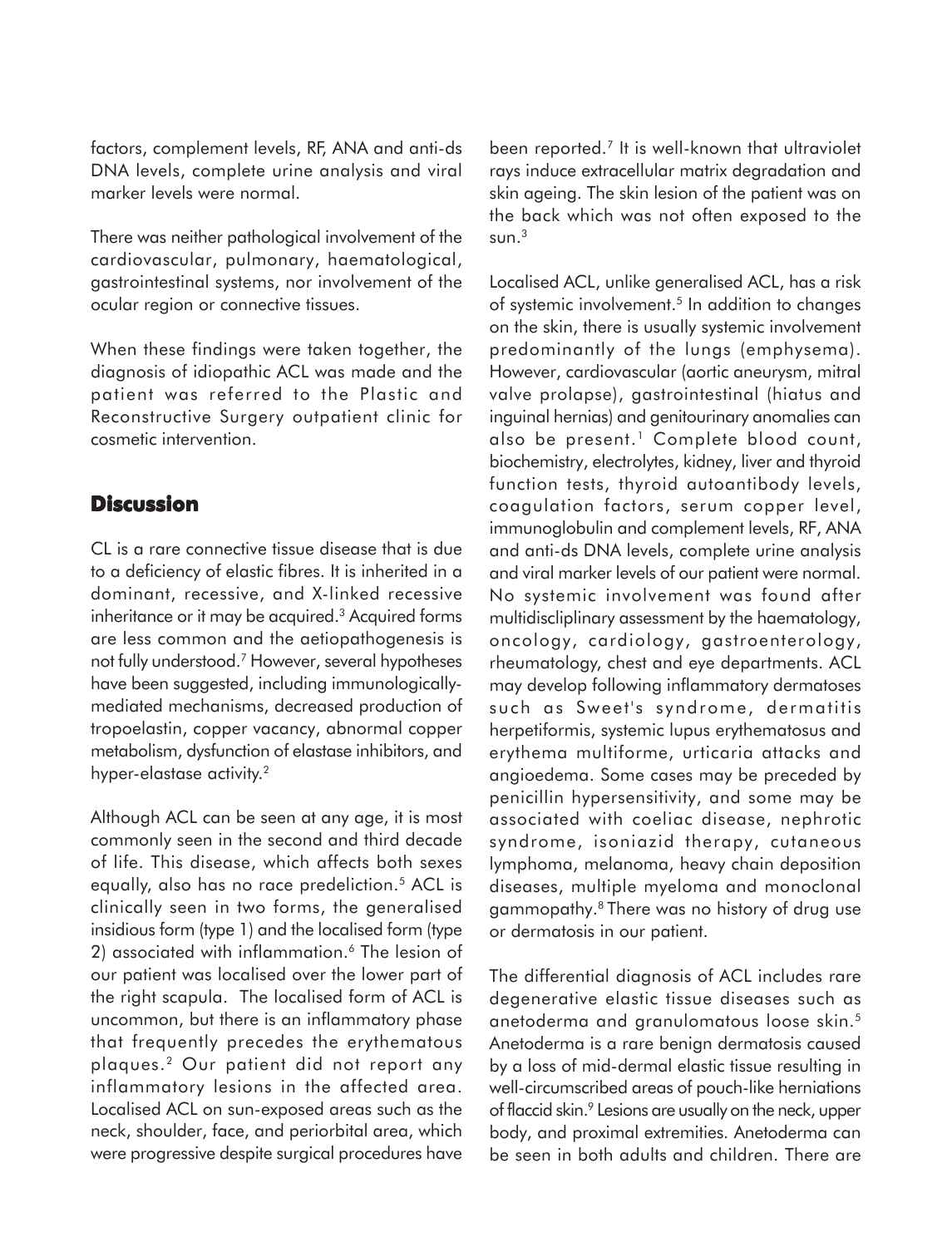two forms: primary and secondary. While the primary anetoderma occurs on the normal skin, the secondary anetoderma occurs after an inflammatory dermatosis. The secondary form is observed mostly in women between 20-40 years. Secondary forms may be accompanied by systemic diseases.5 Mid-dermal elastolysis is usually symmetrically located on the neck, trunk and upper limbs. In 50% of cases, erythematous papules and plaques, persisting retinal erythema and telangiectasia are observed. Mid-dermal elastolysis is most common in young and middleaged (30-50 years) women. The lesions are common in sun-exposed skin. There is no extracutaneous involvement but may accompany autoimmune diseases.5 Granulomatous slack skin is characterised by lax skin and wrinkles, mainly in the flexures with pruritus and erythema, usually occuring in males in their third or fourth decade. Granulomatous mycosis fungoides may be preceded by erythematous scaly patches or macules and may co-exist with classical mycosis fungoides lesions. In 50% of cases, there is coexistence with Hodgkin disease. Histologically, granulomatous mycosis fungoides can be distinguised from granulomatous slack skin.10

Diagnosis is usually clinical and histopathological examination is necessary. Making a definite diagnosis of localised ACL is sometimes difficult because elastic fibres cannot be routinely fixed and stained on histological sections. Therefore, clinical presentation, histopathological findings of affected tissue, laboratory results and sometimes electron microscopy are required.<sup>3</sup>

Histopathological findings include shrunken elastic fibre residues and significantly reduced elastic fibres. Collagen is usually normal.<sup>11</sup> Verhoeff-van Gieson stain is a simple method for examining elastic fibres. Histopathology of our patient revealed mild hyperkeratosis, increased pigmentation in the basal bed, and fibrosis in the dermis. The presence of total dermal elastic fiber loss was seen with Verhoeff-van Gieson stain.

Treatment of CL targets mostly symptomatic relief.<sup>3</sup> Plastic and reconstructive surgical interventions constitute an important part of the treatment.<sup>1,9</sup> Recurrence after reconstructive surgery is an important problem, and detection and treatment of underlying diseases can prevent the recurrence.5

In conclusion, localised ACL can be difficult to diagnose as it is rare and the clinic presentation is often late. It is important to diagnose the disease early in order to provide surgical care to prevent future malformations and to provide psychosocial support. ACL patients should also be evaluated in terms of visceral involvement and regular cardiac monitoring should be provided to prevent a possible lethal aortic rupture.<sup>1</sup>

## **Declaration of interest Declaration of**

There is no scientific or medical committee membership or membership, consultancy, expertise, working status, shareholding, etc. in the work of authors and/or family members in relation to this work, which might be a potential conflict of interest.

The cost of the study was covered by the researchers and no financial aid was received from any person or institution.

### **References**

- 1. Kim DP, Klein PA. Acquired cutis laxa in a 55-year-old female with multiple myeloma and serologic evidence of systemic lupus erythematosus. Dermatol Online J 2011;7:8.
- 2. Riveros CJ, Gavilan MF, França LF, Sotto MN, Takahashi MD. Acquired localized cutis laxa confined to the face: case report and review of the literature. Int J Dermatol 2004;43:931-5.
- 3. Gveric T, Bari M, Bulat V, Situm M, Pusic J, Huljev D, et al. Clinical presentation of a patient with localized acquired cutis laxa of abdomen: a case report. Dermatol Res Pract 2010: 402093. doi:10.1155/2010/402093
- 4. Marti N, Monteagudo C, Revert A, Reig I, Gamez L,